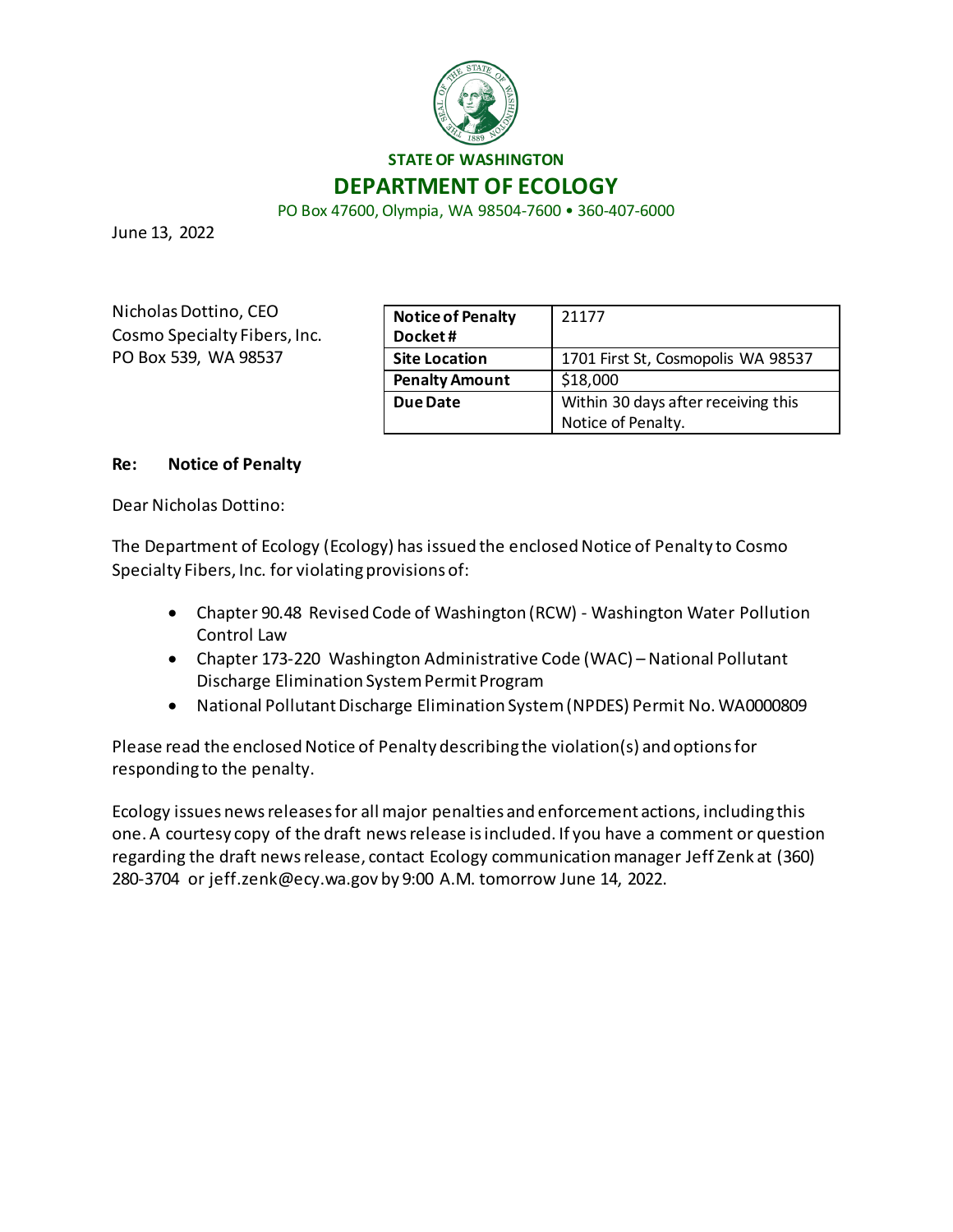Cosmo Specialty Fibers June 13, 2022 Page 2

If you have questions please contact Ha Tran at (360) 407-6064 or htra461@ecy.wa.gov.

Sincerely,

 $\nu$ \_\_\_\_\_\_\_\_\_\_\_\_\_\_\_\_\_\_\_\_\_\_\_\_\_\_\_\_\_\_\_\_\_\_\_\_\_

James DeMay, P.E. Industrial Section Manager Solid Waste Management Program

Enclosures: Notice of Penalty Docket # 21177 Draft News Release

cc: Fiscal-Penalty Desk, Ecology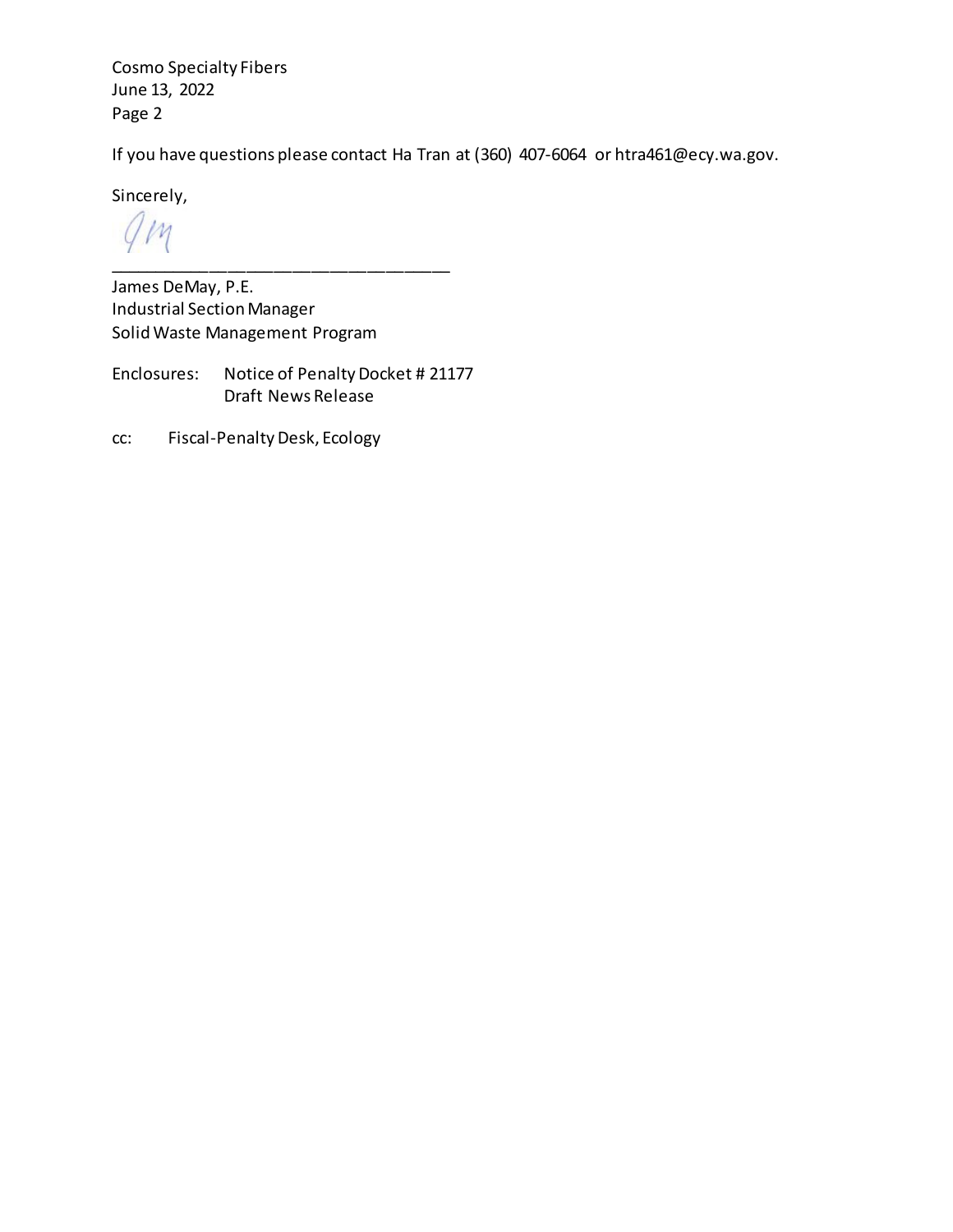# STATE OF WASHINGTON DEPARTMENT OF ECOLOGY

IN THE MATTER OF PENALTY ASSESSMENT AGAINST Cosmo Specialty Fibers, Inc. Nicholas Dottino

NOTICE OF PENALTY INCURRED AND DUE PENALTY DOCKET # 21177

To: Nicholas Dottino Cosmo Specialty Fibers, Inc. PO Box 539 Cosmopolis, WA 98537

| Notice of Penalty Docket # | 21177                                                  |  |
|----------------------------|--------------------------------------------------------|--|
| Site Location              | 1701 First St, Cosmopolis WA 98537                     |  |
| <b>Penalty Amount</b>      | \$18,000                                               |  |
| <b>Due Date</b>            | Within 30 days after receiving this Notice of Penalty. |  |

The Department of Ecology (Ecology) has assessed a penalty against Cosmo Specialty Fibers, Inc. (Cosmo) in the amount of \$18,000 for violating provisions of:

- Chapter 90.48 Revised Code of Washington (RCW) Washington Water Pollution Control Law
- Chapter 173-220 Washington Administrative Code (WAC) National Pollutant Discharge Elimination System Permit Program
- National Pollutant Discharge Elimination System (NPDES) Permit No. WA0000809

Ecology has authority to issue this penalty under RCW 90.48.144 and is basing the penalties on the violations listed in this notice.

### **DETERMINATION OF VIOLATION(S)**

# **Ecology's determination that a violation have occurred is based on the violations listed below.**

### **Violation:**

Violation description:

Cosmo exceeded the production level 2 limit of 29,040 pounds (lbs) per day for 5-day biochemical oxygen demand (BOD<sub>5</sub>) at Outfall 001. In January 2022, the average monthly BOD<sub>5</sub> discharge from Outfall 001 was 31,439 lbs per day.

### **ELIGIBILITY FOR PAPERWORK VIOLATION WAIVER AND OPPORTUNITY TO CORRECT**

Under RCW 34.05.110, small businesses are eligible for a waiver of a first-time paperwork violation and an opportunity to correct other violations. We have made no determination as to whether you meet the definition of a "small business" under this section.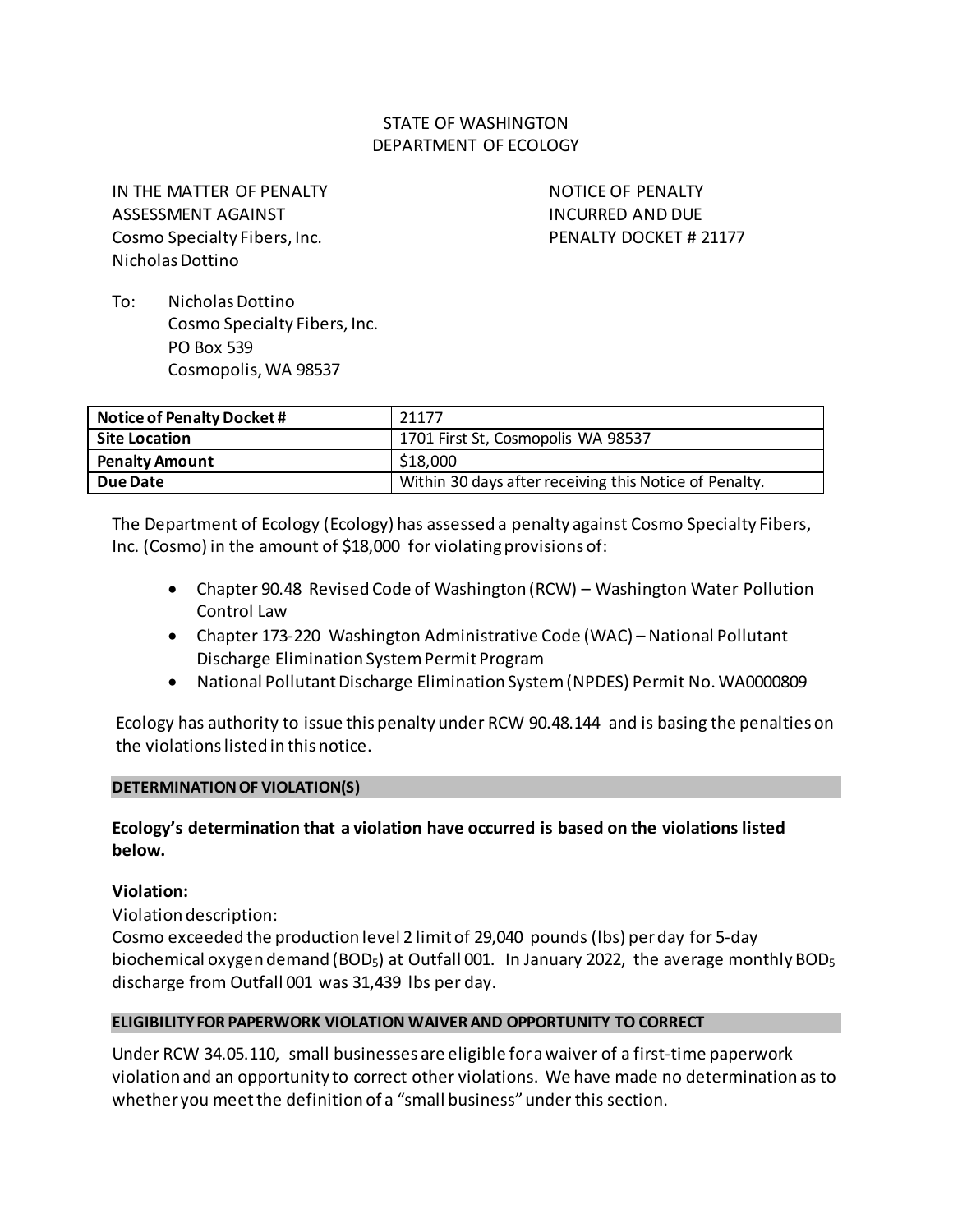Notice of Penalty Docket # 21177 June 13, 2022 Page 2

However, we have determined that the requirements of RCW 34.05.110 do not apply to the violation(s) due to a conflict with federal law or program requirements, including federal requirements that are a prescribed condition to the allocation of federal funds to the state.

#### **FAILURE TO COMPLY WITH THIS NOTICE OF PENALTY**

Continued failure to correct the violations listed in this Notice of Penalty may result in additional, escalated penalties.

### **OPTIONS FOR RESPONDING TO A NOTICE OF PENALTY**

### **Option 1: Pay the penalty within 30 days after receiving the Notice of Penalty.**

Make your payment payable to the *Department of Ecology*. Please include the penalty docket number on your payment.

### **Mail payment to:**

Department of Ecology Cashiering Unit PO Box 47611 Olympia, WA 98504-7611

Note: Ecology may take legal action to collect the penalty if you have not paid 30 days after receiving the Notice of Penalty, and have not appealed.

# **Option 2: Appeal to the PCHB and serve Ecology within 30 days after the date of receipt of the Notice of Penalty.**

The appeal process is governed by Chapter 43.21B RCW and Chapter 371-08 WAC. "Date of receipt" is defined in RCW 43.21B.001(2).

To appeal you must do both of the following within 30 days after the date of receipt of this Notice of Penalty:

- File your appeal and a copy of this Notice of Penalty with the Pollution Control Hearings Board (PCHB) during regular business hours.
- Serve a copy of your appeal and this Notice of Penalty on Ecology in paper form, by mail or in person. E-mail is not accepted.

You must also comply with other applicable requirements in Chapter 43.21B RCW and Chapter 371-08 WAC.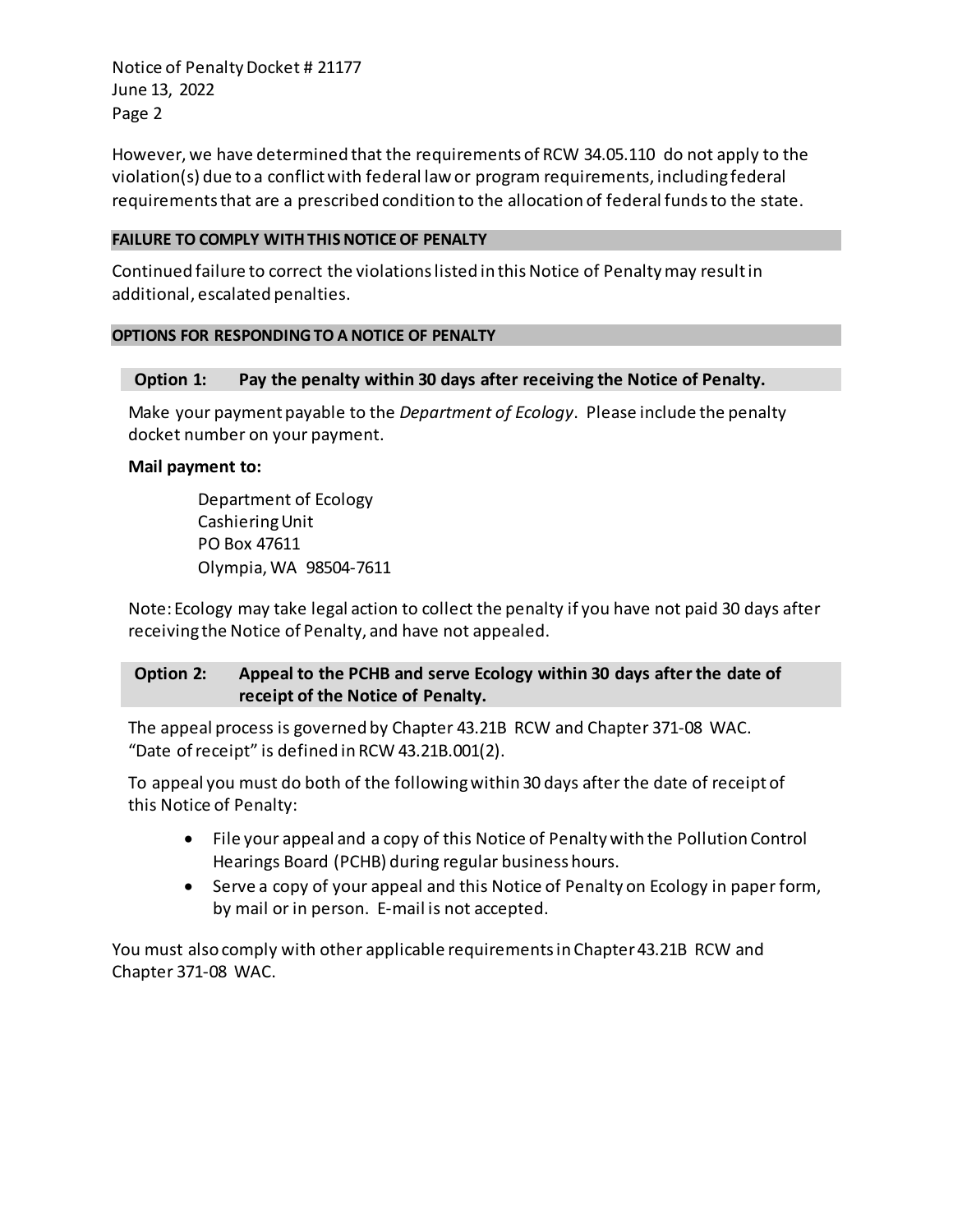#### **ADDRESS AND LOCATION INFORMATION**

| <b>Street Addresses</b>                                                                                  | <b>Mailing Addresses</b>                                                                                |
|----------------------------------------------------------------------------------------------------------|---------------------------------------------------------------------------------------------------------|
| <b>Department of Ecology</b><br>Attn: Appeals Processing Desk<br>300 Desmond Drive SE<br>Lacey, WA 98503 | <b>Department of Ecology</b><br>Attn: Appeals Processing Desk<br>PO Box 47608<br>Olympia, WA 98504-7608 |
| <b>Pollution Control Hearings Board</b><br>1111 Israel Road SW<br><b>STE 301</b><br>Tumwater, WA 98501   | <b>Pollution Control Hearings Board</b><br>PO Box 40903<br>Olympia, WA 98504-0903                       |

#### **CONTACT INFORMATION**

Please direct all questions about this Notice of Penalty to:

Ha Tran Department of Ecology Industrial Section PO Box 47706, Olympia WA 98504-7706

Phone: (360) 407-664 Email: htra461@ecy.wa.gov

#### **MORE INFORMATION**

- **Pollution Control Hearings Board** http://www.eluho.wa.gov/Board/PCHB
- **Chapter 43.21B RCW Environmental and Land Use Hearings Office – Pollution Control Hearings Board** http://app.leg.wa.gov/RCW/default.aspx?cite=43.21B
- **Chapter 371-08 WAC Practice and Procedure** http://app.leg.wa.gov/WAC/default.aspx?cite=371-08
- **Chapter 34.05 RCW Administrative Procedure Act** http://app.leg.wa.gov/RCW/default.aspx?cite=34.05
- **Ecology's Laws, rules, & rulemaking website** https://ecology.wa.gov/About-us/How-we-operate/Laws-rules-rulemaking